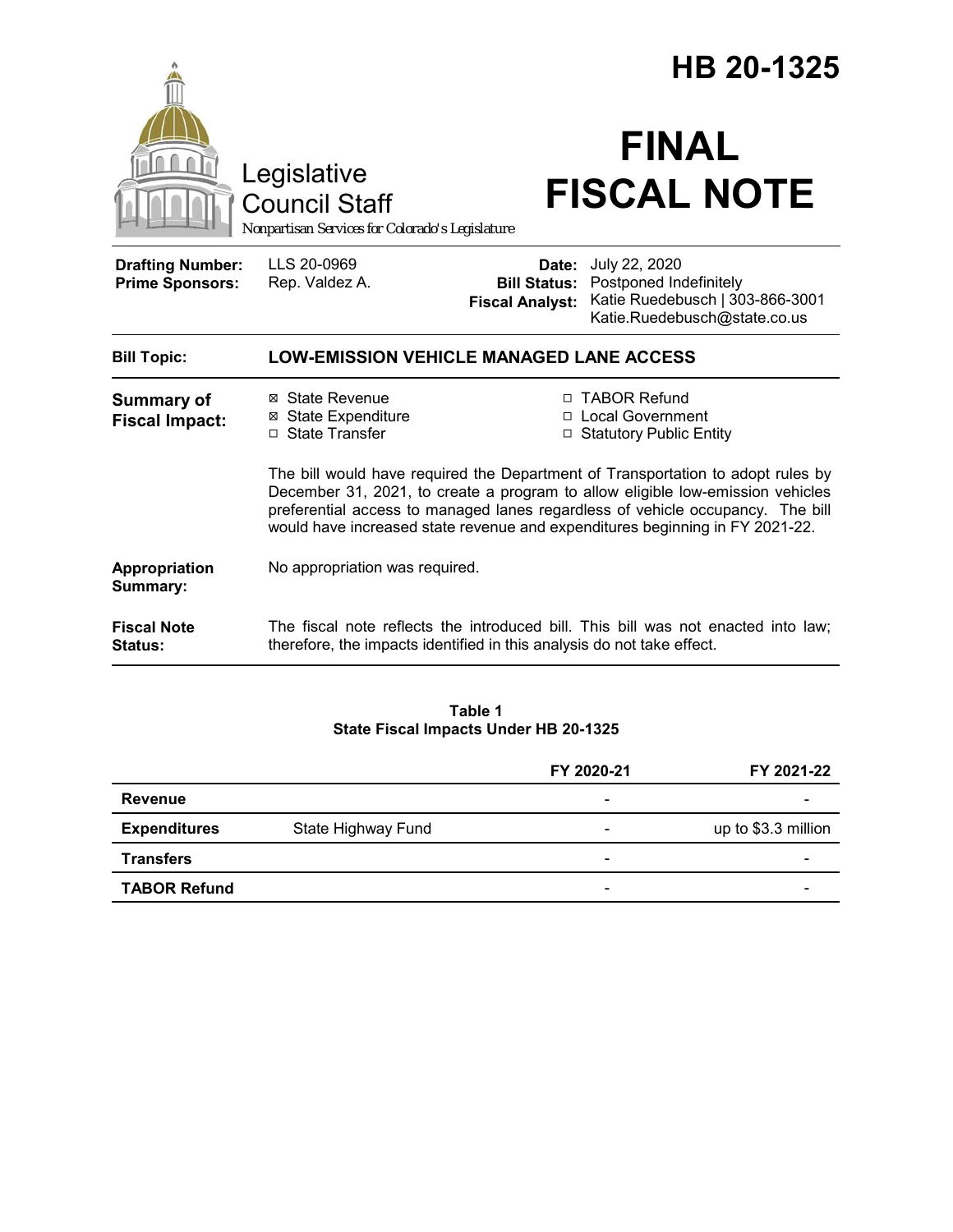## **Summary of Legislation**

The bill requires that the Department of Transportation (CDOT) adopt rules to create a program that allows eligible low-emission vehicle preferential access to managed lanes regardless of the number of vehicle occupants. The rules adopted may:

- require low-emission vehicle owners to pay an annual fee to enroll in the program;
- determine the number and types of low-emission vehicles that are eligible for the program, including limits on the number of vehicles eligible, the number of years a vehicle is eligible for the program, and differing treatment among differing classes of low-emissions vehicles;
- allow preferential access to all or some of the state's managed lanes; and
- allow either free or reduced toll access to any toll lane or high occupancy toll (HOT) lane.

The bill defines managed lanes as high occupancy vehicle (HOV) and HOT lanes. The bill also defines low-emission vehicles as a motor vehicle with a gross vehicle weight of 26,000 pounds or less that is a zero-emissions vehicle that produces zero exhaust emissions as specified in the bill or a range extended battery electric vehicle.

**Current low-emission vehicle program.** Under federal law, certain hybrid and low-emission vehicles are eligible for free use of HOV lanes on federal highways. In 2019, the federal government did not renew free use of HOVs by hybrid and low-emission vehicles and, due to this, the current CDOT low-emissions program expires on May 31, 2020. The bill repeals CDOT's statutory authority for the existing low-emissions program.

# **Background and Assumptions**

**High-Performance Transportation Enterprise.** The High-Performance Transportation Enterprise (HPTE) is a government-owned business that has the authority to issue revenue bonds, and receives less than 10 percent of its revenue from state and local government sources. HPTE is tasked with actively pursuing innovative means of transportation finance through public-private partnerships, operation of concession agreements, and fee-based projects. Money in the Statewide Transportation Enterprise Special Revenue Fund is continuously appropriated to the HPTE. HPTE is within CDOT, but overseen by an independent board of directors.

**Standard HOV lane.** A standard HOV lane, such as the lane on US 85/Santa Fe Drive, does not require a transponder and is restricted to carpools, buses, and motorcycles at all times or during certain periods.

**Express Lanes.** CDOT, HPTE, and its partners manage several Express Lanes in the Denver metropolitan area and on I-70 in the mountains.

Express Lanes are currently in operation on:

- I-25 Central from 20th Street to I-25/US 36 intersection;
- I-25 North from US 36 to 120th Avenue;
- US 36 from Denver to Boulder; and
- I-70 Eastbound Mountain Corridor, from Empire to Idaho Springs.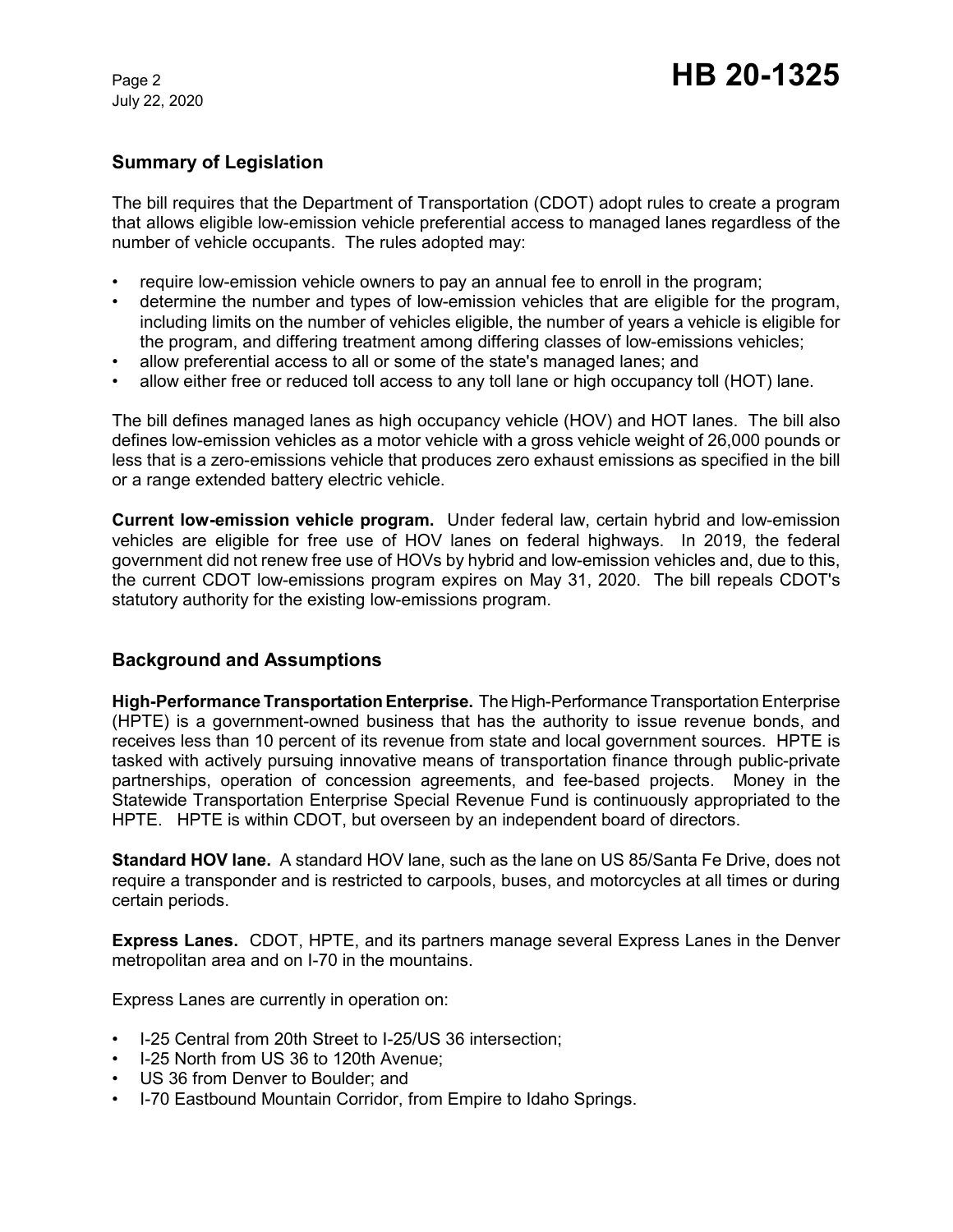Express Lanes are also under construction or planned for the following interstate sections:

- C-470 from I-25 to Wadsworth Boulevard;
- I-25 North from I-25/US 36 to Northwest Parkway/E-470;
- Central I-70 from I-25 to Chambers Road;
- North I-25 from 120th Avenue to Fort Collins;
- South I-25 Gap from Monument to Castle Rock; and
- I-70 Westbound Mountain Corridor.

The following entities operate 68 miles of Express Lanes in Colorado:

- *Plenary Roads Denver.* The HPTE contracts with Plenary Roads Denver for the operation and maintenance of express lanes on US 36 and Central I-25. Currently, US 36 has one lane running in each direction from Table Mesa Drive in Boulder to the junction with I-25 in Denver, while there are two switchable-direction lanes running seven miles from the junction of US 36 and I-25 to 20th Street in downtown Denver.
- *HPTE.* HPTE operates a single Express Lane running in each direction on I-25 between US 36 and 120th Avenue.
- *CDOT.* CDOT manages the eastbound peak-period shoulder Express Lane on I-70 between Empire and Idaho Springs with federal permission. The lane is only open on weekends and holidays and is a shoulder lane when not in use.

**ExpressToll.** State law requires CDOT to standardize automatic vehicle identification systems used on Express Lanes to ensure that drivers can purchase and install one electronic identification device, such as a transponder, to use on all toll facilities. As a result, the HPTE entered into a tolling services agreement with the E-470 Public Highway Authority to provide tolling services through ExpressToll. Switchable transponders cost \$15, and a \$20 balance is required to open an online account. Free transponders are available for HOV-only travelers.

**Toll rates.** Express Lane toll rates vary depending on time of day, and whether the vehicle owner uses an ExpressToll transponder or relies on license plate tolling. Toll rates for managed lanes operated by HPTE are set by the HPTE board. Toll rates for managed lanes operated by other entities are approved by the HPTE board.

**Current low-emission or hybrid vehicle program**.Under federal law, CDOT began a limited low-emission or hybrid vehicle program in 2008 that allowed qualified vehicles owners to apply for a permit to use HOV/HOT lanes with a single occupant. Qualified and approved vehicles must display the required exemption permit and transponder. CDOT has reached its quota of 2,000 permits, with new applicants being placed on a waiting list. As stated above, this program expires on May 31, 2020.

### **State Revenue**

The bill may increase state cash fund revenue beginning in FY 2021-22. These impacts are discussed below.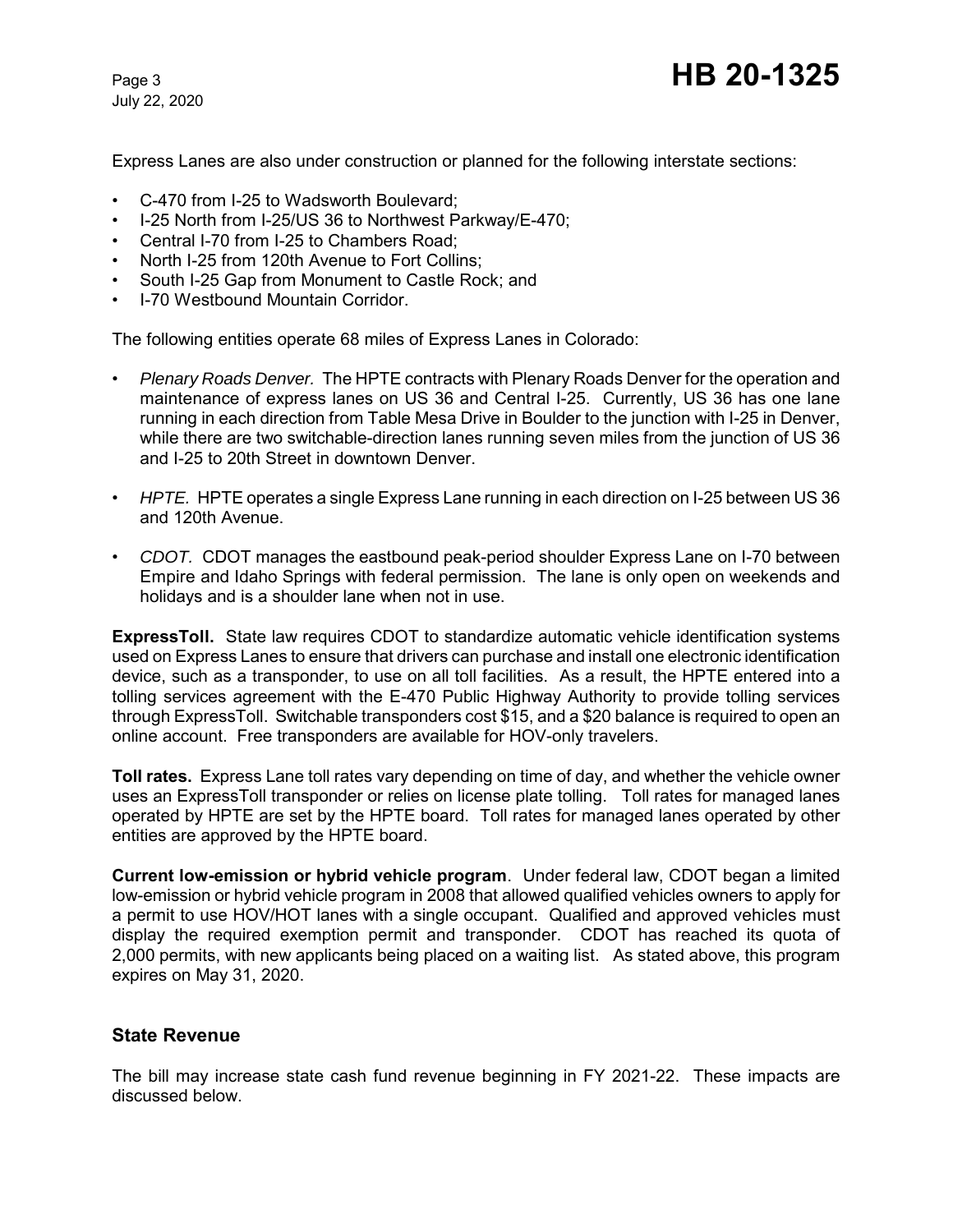**Fee revenue.** To the extent that the rules adopted by CDOT impose an annual fee on program participants, state fee revenue will increase. Fee actual fees will be set administratively by CDOT and/or HPTE based on estimated program costs and the estimated number of individuals subject to the fee. Fee revenue may be subject to TABOR depending on which entity the rules determine is responsible for collecting the fee.

**Toll revenue.** To the extent that low-emission vehicles use managed lanes for free or at a reduced rate, toll revenue will decrease. However, in future fiscal years and under HPTE's current tolling policy, the HPTE board will increase toll rates on other drivers to offset any discount program, which is expected to result in no net change to toll revenue collected by CDOT and HPTE. Toll revenue credited to the Statewide Transportation Enterprise Special Revenue Fund is not subject to TABOR.

### **State Expenditures**

The bill will increase State Highway Fund expenditures by up to \$3.3 million in FY 2021-22. These expenditures are shown in Table 2 and discussed below.

|                                     | FY 2020-21               | FY 2021-22          |
|-------------------------------------|--------------------------|---------------------|
| <b>Department of Transportation</b> |                          |                     |
| Computer Programming                |                          | up to \$2.3 million |
| <b>Traffic and Revenue Studies</b>  | $\overline{\phantom{a}}$ | up to \$1.0 million |
| <b>Total Cost</b>                   |                          | \$3.3 million       |

**Table 2 Expenditures Under HB 20-1325**

**Department of Transportation.** The bill requires CDOT to create rules to create a low-emissions vehicle program. Any program created to allow low-emissions vehicles in managed lanes will require one-time computer programming cost to update the current toll system, ExpressToll. Computer programming costs are based on 17,200 hours over 40 weeks for an expected cost of up to \$2.2 million. Also, additional computer programming costs will be necessary to connect CDOT to the Department of Revenue's Driver License, Record, Identification, and Vehicle Enterprise Solutions (DRIVES) system to determine vehicle eligibility for the program. These costs are estimated to be approximately \$100,000 and will depend upon the scope of the rules creating the program.

In addition, the HPTE expects costs of up to \$1.0 million to conduct traffic and revenue studies on existing managed lanes to study any revenue loss that will affect outstanding loans and contractual agreements, and to accurately adjust toll rates to help offset revenue decreases. Current HPTE policy requires toll rate adjustments if any program mandates HPTE to provide discounts other than HOV3+.

Finally, workload will increase in CDOT to adopt rules to create the program. This workload can be accomplished within existing resources.